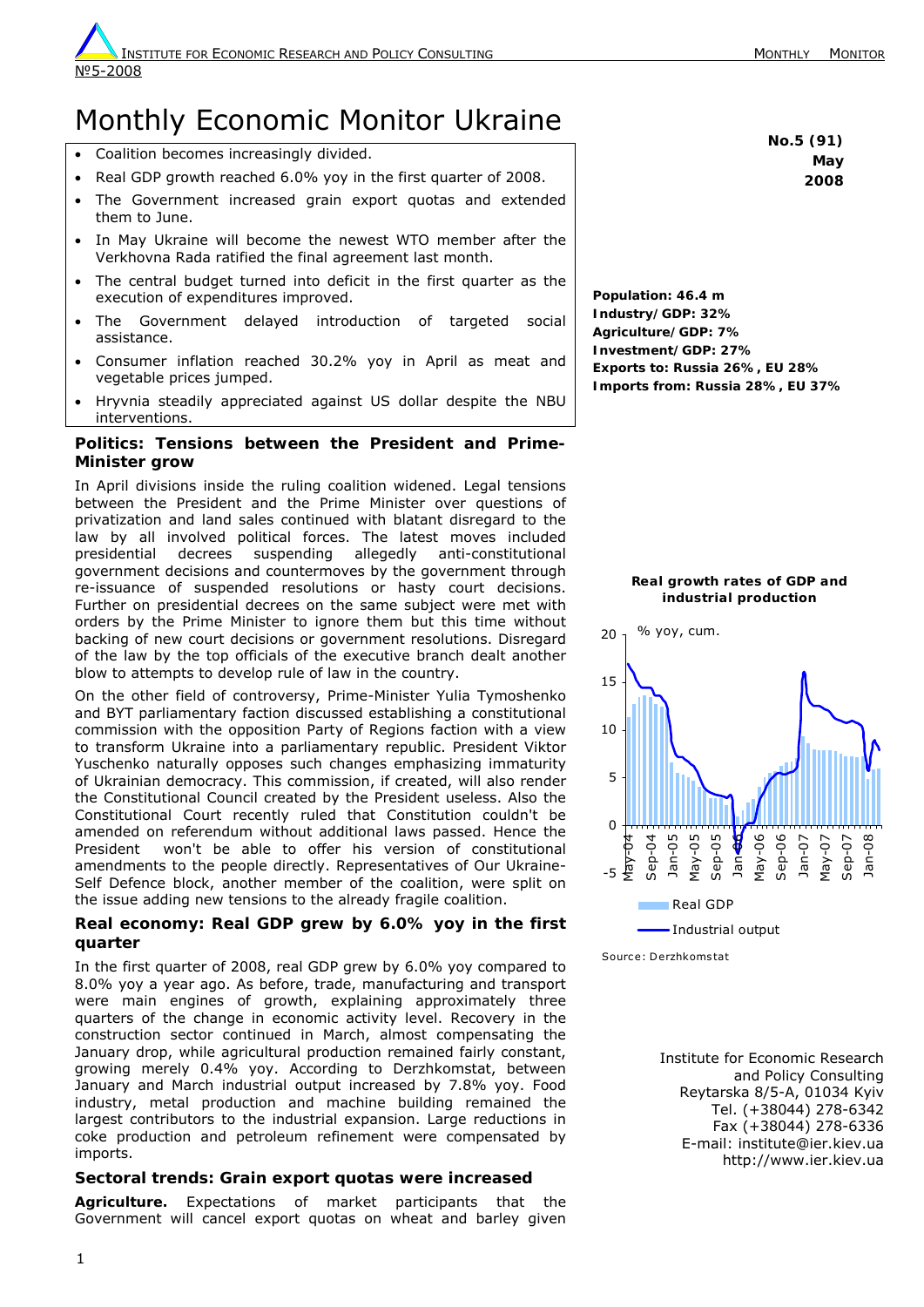large stocks and expected good harvest turned out to be overoptimistic. The Government increased export quotas for barley and wheat, but extended them to the end of June. Export quota for wheat is increased from 0.2 m tonnes to 1.2 m tonnes. Export quota for barley is increased from 0.4 m tonnes to 0.9 m tonnes. Also, sunflower oil quotas instituted on March 22 were finally distributed on April 16 ending three-week suspension of exports.

The Government also intervened on the meat market and signed a Memorandum with meat-processors, intending to limit a further increase in meat prices. However, retail prices continued to grow. Thus, the practice of signing memorandums with producers to contain price growth once again proved to be of little efficiency.

*Energy.* The National Electricity Regulatory Commission of Ukraine (NERC) issued a license to the newly created Gazprom's subsidiary "Gazpromsbyt Ukraine" to supply 7.5 bn cubic m of natural gas in 2008 to industrial consumers. The license of other gas trader, UkrGazEnergo, was cancelled enabling the state energy monopolist "Naftogaz of Ukraine" to return to this segment of the market. However, court order restored to UkrGazEnergo its license to sell 32 bn cubic meters of gas this year, increasing the uncertainty which company will sell imported gas on domestic market.

*Privatisation.* In April the State Property Fund (SPF) cancelled the privatization of the Odessa by-port plant in accordance with the Presidential decree motivated by the need to approve State Privatisation Program. The auction scheduled for May attracted considerable interest, with 20 bidders registering to participate and 8 bidders applying for competition review of the potential deal. The abolition of the tender made the financing of the budget deficit more difficult and created additional tensions between the President and the Prime Minister.

*Transport.* In April the Ministry of Transport and Communications postponed the scheduled increase in passenger railway ticket prices for domestic fares. The measure had been intended to cut losses resulting from passenger transportation. The decision was most likely motivated by the Government's desire not to facilitate inflation this year, although it definitely adds to future inflationary pressures and endures cross-subsidisation between freight and passenger railway transport services.

### **External sector: Ukraine will become the newest WTO member in May as final agreement ratified**

In April the Verkhovna Rada ratified the agreement on Ukraine's WTO membership. Thus, in May Ukraine will become the 152th member of the WTO. The accession envisages the reduction and binding of import tariffs, gradual reduction of export tariffs, the elimination of quantitative export restrictions and the liberalization of trade in services. It is estimated that the WTO membership will be beneficial for the country, adding extra 2.5% to real GDP and 7.2% to welfare over the medium-term.

According to the Derzhkomstat, in the first two months of the year the commodity exports increased by 26.2% yoy in US dollar terms, while imports excluding natural gas surged by 47.1% yoy. One of the reasons for strong growth of external trade is the increasing world prices for wide range of goods including food, energy, chemicals, and metals. Another reason for spectacular rise in imports is strong internal demand for investment as well as consumption goods.

## **Fiscal policy: The central fiscal deficit reached UAH 2.3 bn or 1.2% of GDP**

In the first quarter of 2008 the central fiscal revenues were executed at 108.6% of the target due to high tax revenues. In particular, the VAT and enterprise profit tax revenues were over-executed by 5.8% and 22.7%, respectively. Moreover, additional receipts from VAT on import received due to the prohibition of tax bills circulation and

**Export quotas for wheat, barley and corn in 2006-2008**



Source: Cabinet of Ministers' Decrees



Source: Derzhkomstat, IER estimate

**Central fiscal expenditures in the first quarter of 2008**



Source: State Treasury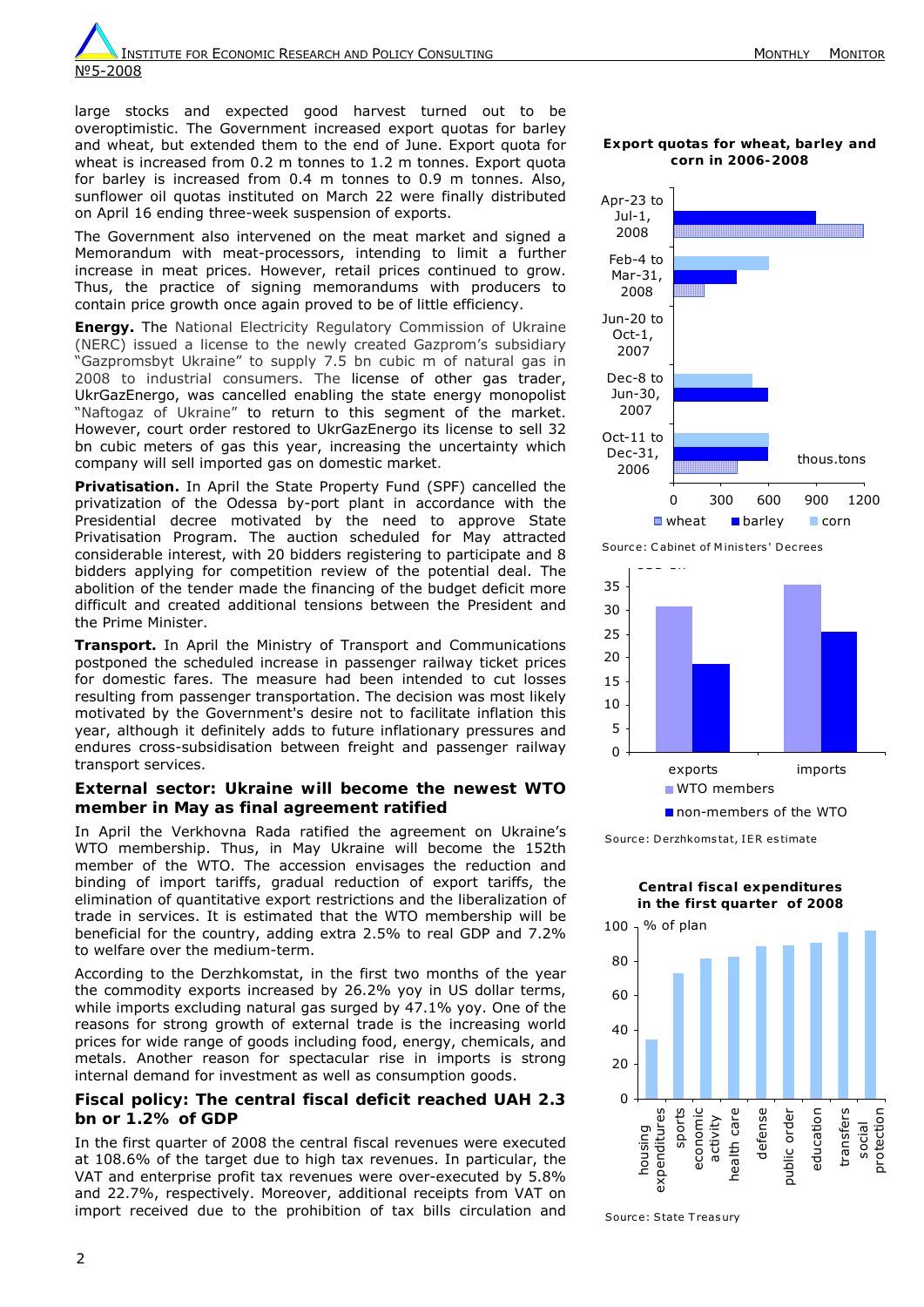3

**INSTITUTE FOR ECONOMIC RESEARCH AND POLICY CONSULTING MONE AND ARRIVE MONTHLY MONTHLY MONTTOR** №5-2008

resumption of anti-smuggling activity allowed the Government to improve the VAT reimbursement. At the same time, receipts from excise duties and official transfers were under-executed.

The execution of central fiscal expenditures improved to 92.5% of the planned level, though remaining lower than targeted. Traditionally, social protection expenditures and transfers to local budgets had the highest execution rate at above 95% of the target, while housing expenditures were financed only at 34.7% of the plan. As a result central fiscal balance turned negative and reached UAH 2.3 bn or 1.2% of GDP.

## **Social policy: Privileges continue to be provided regardless of income**

In April the Cabinet of Ministers approved a Resolution envisaging the provision of the privileges to certain groups of individuals, including labour veterans, retired judges and prosecutors, disabled persons etc. regardless of income. This Resolution *de facto* overrides the provisions of the State Budget Law for 2008, according to which starting May 1 only individuals with incomes lower than 1.4 times the subsistence minimum are eligible for privileges. Therefore, the Government once again delayed the introduction of the targeted social assistance. Moreover, the decision increases the fiscal pressure as it widens social obligations for the current fiscal year.

The Pension Fund reported own revenues of UAH 21.9 bn in the first quarter with 41.8% yoy increase. Revenues grew in line with wages. The Pension Fund also received the transfer from central budget amounting to UAH 7.8 bn or 26.2% of annual plan. At the same time, Pension Fund spent UAH 33.4 bn. The deficit at UAH 3.7 bn was most likely financed through the special loans from Treasury.

## **Monetary policy: Inflation crossed 30% mark**

In April inflation reached 30.2% yoy while monthly increases in consumer prices remained over 2% for eight months in row. Jumps in meat and vegetable prices caused by seasonal factors and antismuggling campaign explain most of acceleration of inflation. Other components of consumer basket displayed relatively mild dynamics despite another round of increases in social payments in April. This might be attributed to lower demand due to increased sensitivity of households to higher prices. Slower inflation in summer is quite probable as good harvest becomes increasingly likely.

Monetary base increased by 45.6% yoy and money supply by 52.4% yoy in April. Liquidity remained limited supporting inter-bank lending rates at high levels for the third month in a row. As liquidity exhibited high volatility, interbank rates ranged from 9% to as high as 35%. Sustained high interest rates slowed expansion in credit provided to enterprises: net loans issued to enterprises in April decreased to UAH 5.9 bn as compared to UAH 16.7 bn in March.

## **Financial markets: Hryvnia continued to appreciate against the US dollar**

**Exchange rate.** Hryvnia continued to appreciate against US dollar in April despite NBU interventions totalling USD 619 m. Lack of hryvnia liquidity, continued capital inflows and seasonal increase in cash supply seem to be the main reasons for continued appreciation of hryvnia. Over the month hryvnia gradually appreciated from 4.98- 5.00 UAH per USD to 4.78-4.80 UAH per USD range. Despite clear signs of more flexibility, the new exchange rate regime remains unclear as NBU didn't indicate a new exchange rate band and the official NBU rate remains unchanged at 5.05 UAH per USD.

*Stock market.* The Ukrainian stock market continued to shrink. The main Ukrainian stock market index PFTS dropped by 12.1% in April, while the cumulative decline was 38.7% since the beginning of the year. As foreign stock markets demonstrated stability in April, the fall in Ukraine is mostly attributed to internal factors, such as oversupply of stocks, in particular by banks, as well as lack of liquidity at

Source: Derzhkomstat, NBU



**Exchange rate** 



Source: PFTS

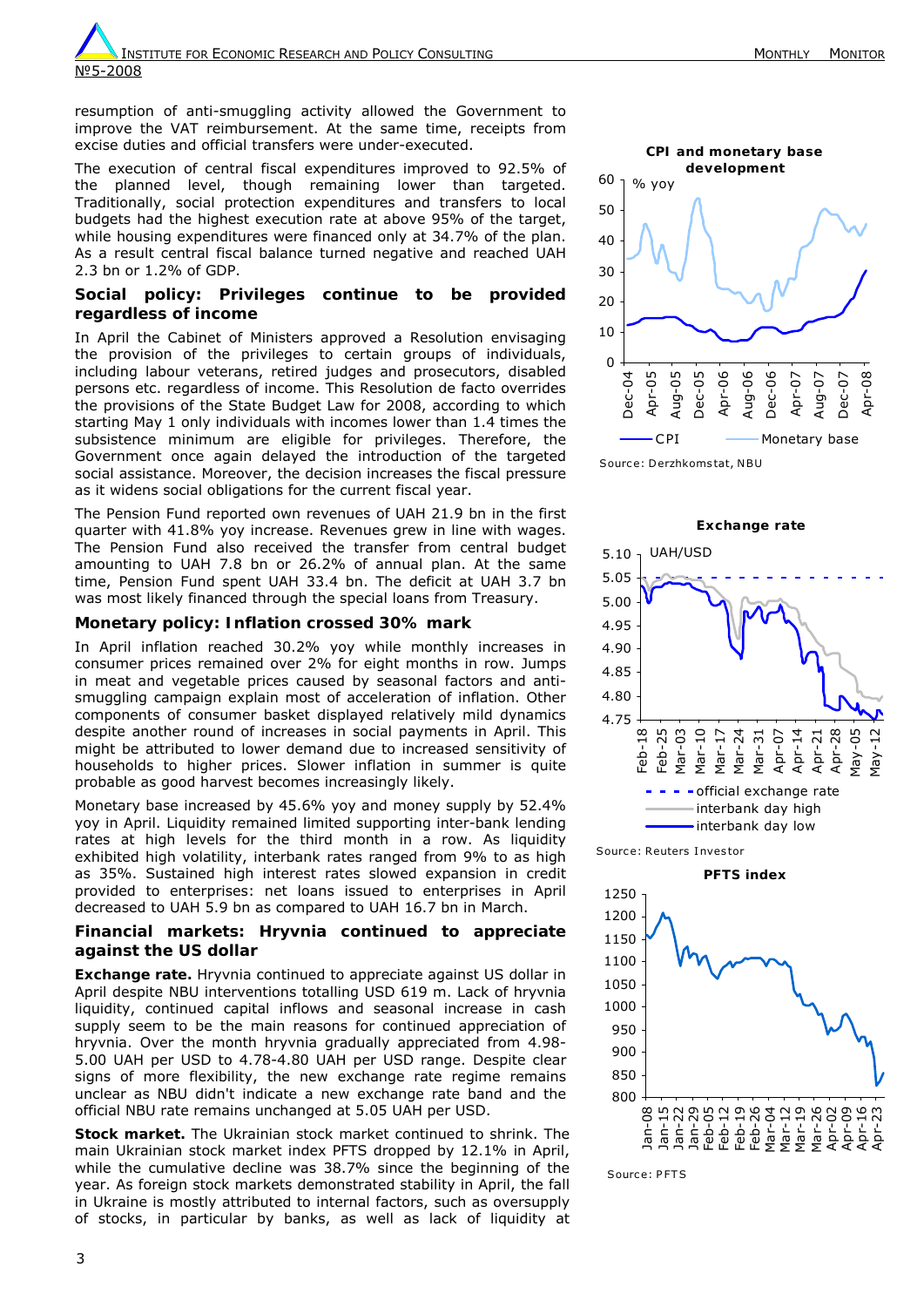Ukrainian financial markets. However, sell-off of stocks ahead of May holidays was caused by expectations of recession in the US.